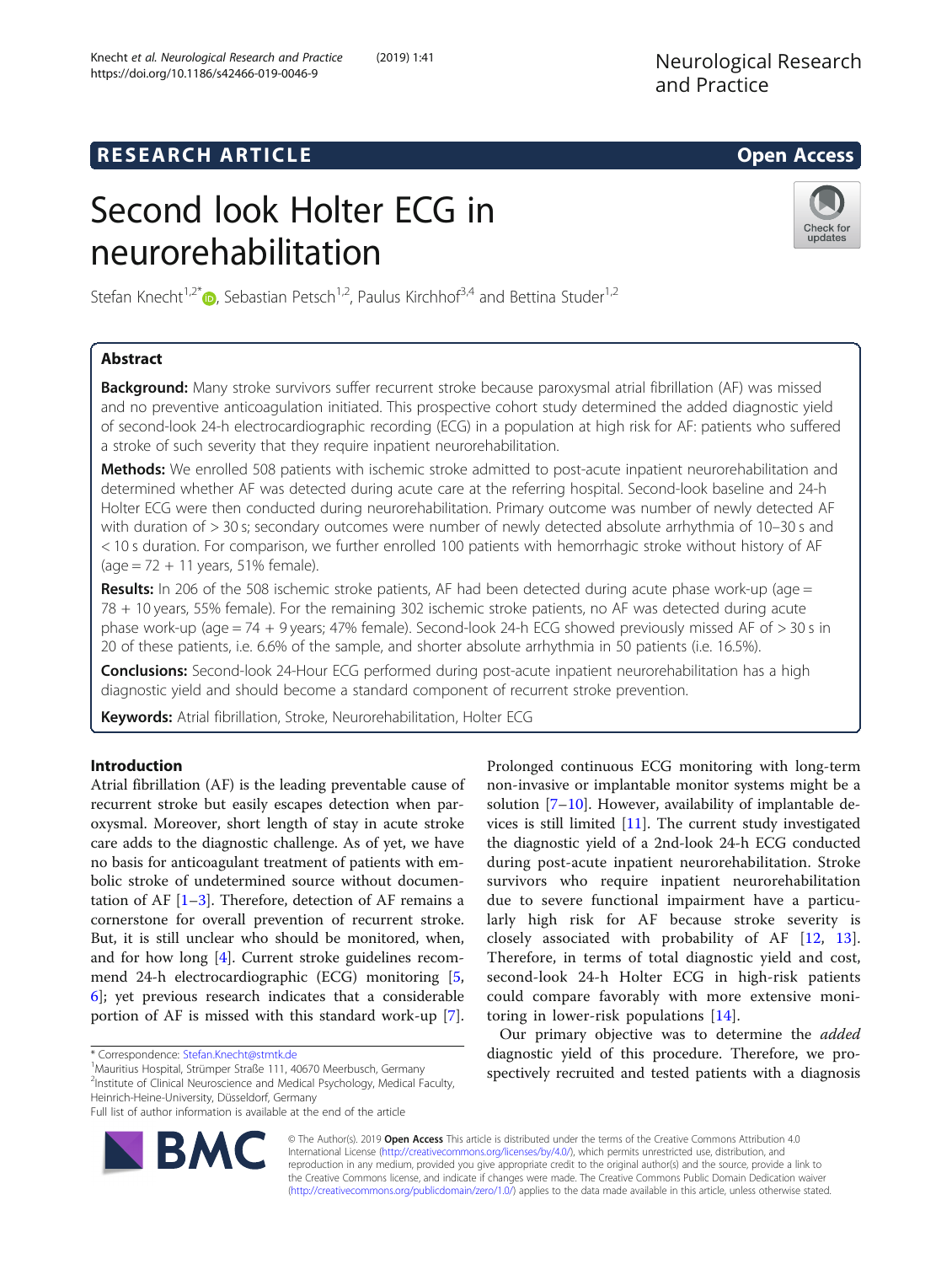of ischemic stroke for whom no AF was detected during acute care.

A secondary objective was to estimate the total rate of AF in ischemic stroke patients requiring inpatient neurorehabilitation. Therefore, we also recruited and tested patients with a diagnosis of ischemic stroke for whom AF was detected during acute care work-up.

Finally, to rule out that AF resulted from brain lesion rather than being the cause of ischemic strokes, we recruited and tested a comparison group of patients with hemorrhagic stroke (and no history of AF or anticoagulation treatment).

#### Methods

The study was performed in a single inpatient neurorehabilitation center (Mauritius Hospital Meerbusch, Germany) with 200 beds serving a catchment area of approximately 2.8 million people. Admission criteria to inpatient neurorehabilitation are substantial functional deficits corresponding to a modified Rankin score of three or worse attributable to acute neurological disease with a potential for improvement.

We prospectively included consecutive patients with ischemic or hemorrhagic strokes over an 18-months period. All survivors of acute ischemic or hemorrhagic stroke admitted to our center after hospital-based acute care were enrolled and recruitment was terminated once the pre-specified recruitment target of 600 patients was met. The number was chosen to compare with other studies in the field [[9\]](#page-7-0). No further distinction was made between stroke etiologies such as lacunar or embolic because the extent of brain damage qualifying for inpatient neurorehabilitation was always compatible with a possible cardiac embolism. Exclusion criteria were primary intracranial hemorrhages with known AF or association with oral anticoagulation. Patients were assessed for demographics, acute phase (i.e. pre-rehabilitation) workup, and CHA2DS2VASc scores. Holter ECG was conducted using a commercially available 3-lead Holter monitor device (Custo-med GmbH, Germany). ECG recordings were analyzed by independent expert investigators, and blinded to clinical data using dedicated analysis software (custo-med GmbH for Windows, Version 4.3.1 Build 18,597).

AF was defined as at least one period of greater than 30 s duration of an absolute arrhythmia (AA) without detectable P-waves and without a pattern more consistent with an alternative diagnosis [\[15\]](#page-7-0). Additionally, shorter arrhythmias were analyzed and classified as short atrial arrhythmias, i.e. of 10 to 30 s duration, or as atrial runs, i.e. of less than 10 s duration, because atrial arrhythmias of less than 30 s duration have been associated with increased stroke risk and are often used in clinical decision-making [[9,](#page-7-0) [16\]](#page-7-0).

Analysis of variance, chi-square tests, t-tests for independent samples (two-sided,  $\alpha$  = .05) and logistic regression were used for statistical analysis, performed in SPSS (Version 22).

#### Ethics committee approval

This research was approved by the Independent Ethics Committee of the Heinrich Heine University Düsseldorf, Germany (protocol no 4670).

#### Role of the funding source

This study was funded by the Mauritius Hospital Meerbusch, a non profit institution. The funder was not involved in the design or conduct of the study or the preparation of this manuscript (Fig. [1](#page-2-0)).

# Results

#### Group classification

A total of 608 patients were entered in the analysis, of which 508 had ischemic stroke and 100 had hemorrhages (=comparison group). During acute care, a diagnosis of AF had been established in 206 of patients with ischemic stroke (i.e. in 40.5% of cases), whereas no AF had been detected during acute care in the remaining 302 of patients with ischemic stroke. The mean latency between stroke and admission to neurorehabilitation was 24 days in both groups with ischemic stroke and 26 days in patients with hemorrhage.

Demographic characteristics, concomitant conditions and cardiovascular risk as estimated by the  $CHA<sub>2</sub>DS<sub>2</sub>$ . VASc score are displayed in Table [1](#page-3-0). Ischemic stroke patients with AF established during acute care were significantly older than ischemic stroke patients without a diagnosis of AF (delta = 3.5 years, LDS,  $p = 0.02$ ) and patients with cerebral hemorrhage (delta = 6.2 years,  $p < .001$ ). Furthermore, ischemic stroke patients with AF established during acute care had a higher total  $CHA<sub>2</sub>DS<sub>2</sub>$ . VASc score than patients without a diagnosis of AF  $(delta = 0.15, p = 0.02)$  or with cerebral hemorrhage (delta = 2.74,  $p < .001$ ). Meanwhile, ischemic stroke patients without AF established during acute care were older (delta = 2.6 years,  $p = .03$ ) and had a higher CHA<sub>2</sub>DS<sub>2-</sub> VASc score (delta = 2.5,  $p < .001$ ) than patients with cerebral hemorrhage.

# Added diagnostic yield of post-acute second-look 24-h ECG

Second-look baseline ECG during neurorehabilitation found AF in 3 of the 302 patients with ischemic stroke for whom no AF was found during acute-care work-up. Second look 24-h Holter ECG revealed AF in an additional 17 patients of this group. In total, previously undetected AF was thus found in 6.6% of patients with ischemic stroke admitted without a diagnosis of AF. A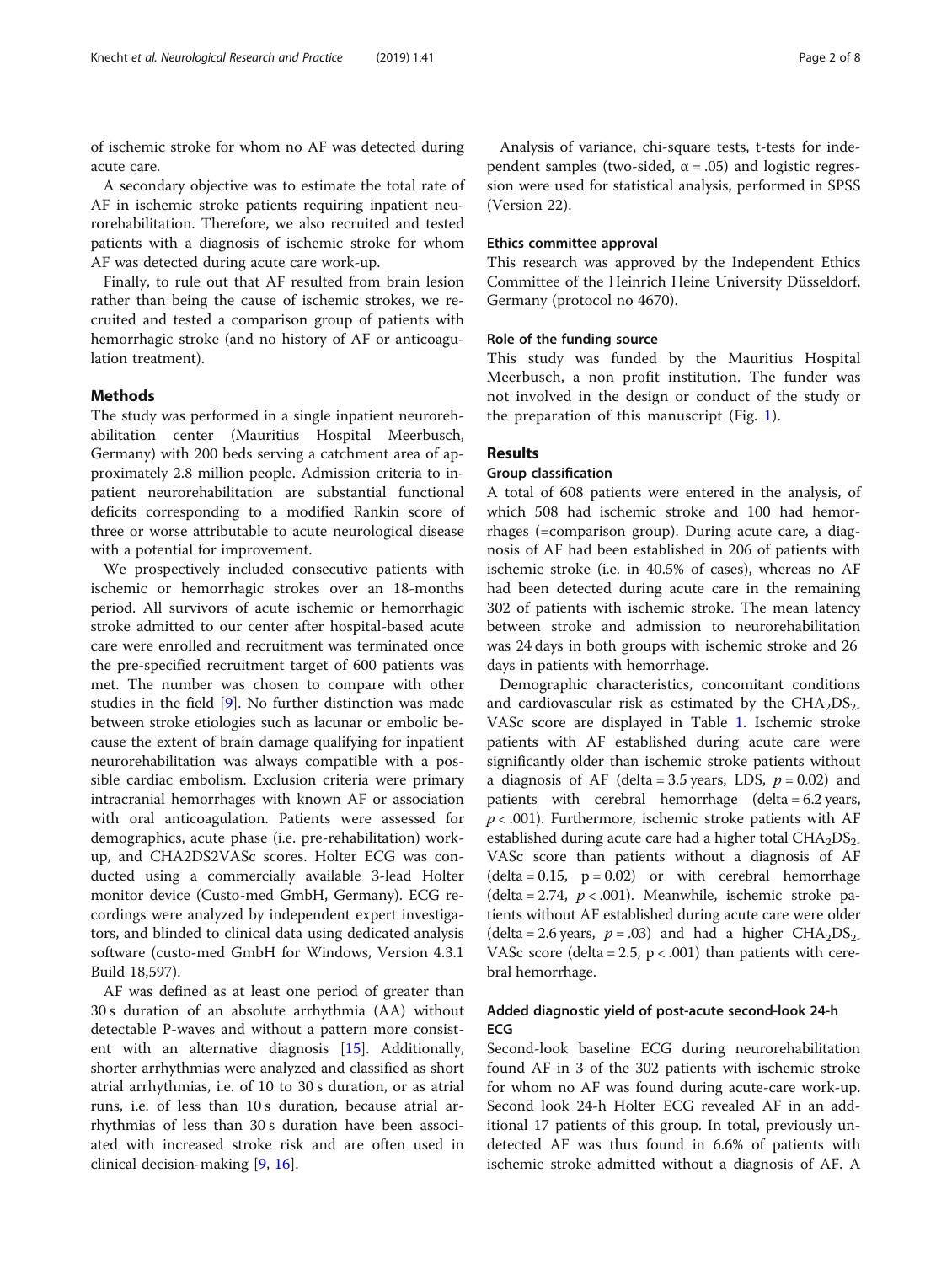<span id="page-2-0"></span>

further 11 patients (i.e. 3.6%) showed absolute arrhythmia of 10–30 s on the 24-h and 39 patients (i.e. 12.9%) showed absolute arrhythmia of < 10 s on the 24-h Holter ECG.

Patients for whom AF was newly detected during this second-look ECG work-up were moderately, but not significantly, older (delta = 3.2 years,  $p = .07$ ) than patients for whom AF was not detected in either the acute phase nor on second-look ECG. Total  $CHA<sub>2</sub>DS<sub>2</sub> VASc$  score (delta = .29,  $p = .32$ ) and prevalences of the individual risk factors comprised in the  $CHA<sub>2</sub>DS<sub>2</sub>VASc$  score did not differ between the two groups (all  $X^2$  < 1.45, p > .25).

# Total rate of AF in ischemic stroke patients requiring inpatient neurorehabilitation

For 206 of the 508 patients with ischemic stroke admitted to our neurorehabilitation center, AF was already confirmed during the acute-care work-up. Details of the diagnostic work-up during acute care in referring hospital are provided in Table [2.](#page-4-0) Together with the 20 newly detected cases, the total rate of AF in ischemic stroke patients requiring inpatient neurorehabilitation was therefore determined as 226 out of 528 patients or 44.5% of the cohort (see Fig. [2\)](#page-5-0).

Across all ischemic stroke patients, AF (diagnosed during acute care and/or neurorehabilitation) showed a significant association with age (logistic regression with age as predictor and AF (yes/no) as independent variable;  $β = .05$ ,  $p < .0001$ ). The highest prevalence of AF was observed for patients aged 80 to 89 years and was 62% (see Fig. [3\)](#page-6-0).

# Sensitivity: results of post-acute work-up in patients admitted with AF diagnosis

In the 206 patients with ischemic stroke in whom AF had been detected during acute care, second-look baseline ECG revealed AF in 138 cases (i.e. 67% of the sample). A subsequent 24-h Holter ECG confirmed AF in a further 34 patients (i.e. 16.5% of the sample). In the remaining 34 individuals (i.e. 16.5% of the sample), second-look 24-h ECG did not show AF. These results again demonstrate that (paroxysmal) AF is sometimes missed in a 24-h ECG.

# Results of post-acute 24-h ECG in the comparison group with hemorrhagic group

In patients with hemorrhagic stroke, 24-h ECG performed during post-acute neurorehabilitation revealed AF in 2 patients (i.e. 2% of cohort) and absolute arrhythmia of < 10 s in 6 patients (6%). Absolute arrhythmia of 10–30 s did not occur in this cohort.

# **Discussion**

# Main findings

This prospective evaluation investigated the diagnostic yield of second-look 24-h ECG in 508 consecutive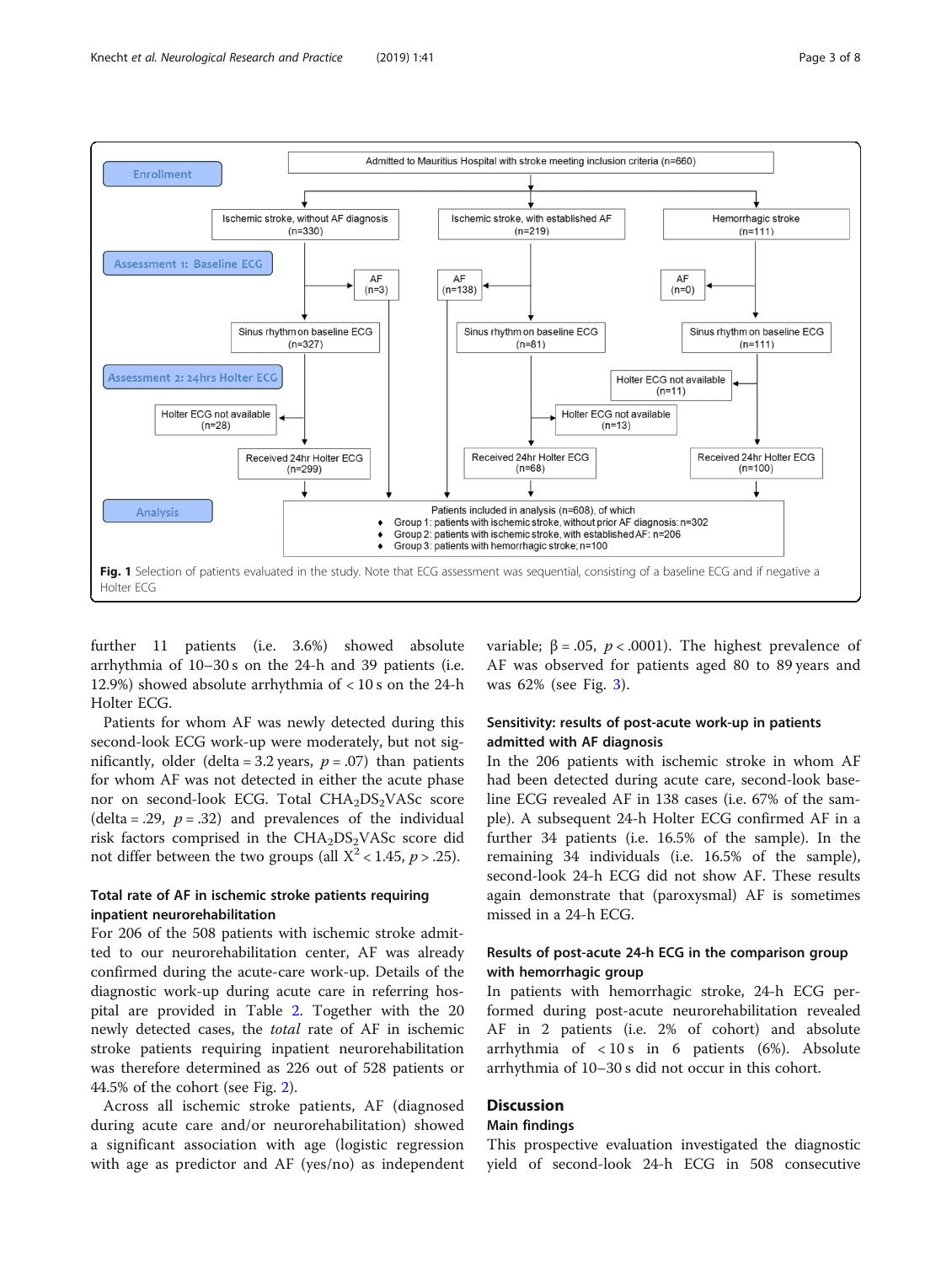| Group                                                                      | Ischemic stroke admitted to<br>neuro-rehabilitation without<br>diagnosis of AF | Ischemic stroke admitted to<br>neuro-rehabilitation with<br>diagnosis of AF | Hemorrhagic<br>stroke | Group<br>comparison                       |
|----------------------------------------------------------------------------|--------------------------------------------------------------------------------|-----------------------------------------------------------------------------|-----------------------|-------------------------------------------|
| Number of patients                                                         | 302                                                                            | 206                                                                         | 100                   |                                           |
| Mean $aqe + SD$                                                            | $74 + 9$                                                                       | $78 + 10$                                                                   | $72 + 11$             | $F = 15.36$<br>$p = .001$ <sup>a</sup>    |
| Prevalence of stroke risk factors on CHA <sub>2</sub> DS <sub>2</sub> VASc |                                                                                |                                                                             |                       |                                           |
| Congestive heart failure                                                   | 15%                                                                            | 22%                                                                         | 9%                    | $X^2 = 8.61$<br>$p = .01$ b               |
| Hypertension                                                               | 95%                                                                            | 98%                                                                         | 86%                   | $X^2 = 17.52$<br>$P = .001$ b             |
| Age $>$ 75 years                                                           | 48%                                                                            | 72%                                                                         | 48%                   | $X^2 = 31.41$<br>$P = .001$ b             |
| Age 65-74 years                                                            | 37%                                                                            | 20%                                                                         | 31%                   | $X^2 = 15.20$<br>$P = .001$ b             |
| Diabetes mellitus                                                          | 21%                                                                            | 22%                                                                         | 17%                   | $X^2 = 1.02$<br>$P = .60$                 |
| Stroke/TIA/Thrombo-embolic events                                          | 100%                                                                           | 100%                                                                        | 3%                    | $X^2 = 586.29$<br>$P = .001$ b            |
| Vascular disease                                                           | 42%                                                                            | 17%                                                                         | 8%                    | $X^2 = 60.78$<br>$P = .001$ b             |
| Female sex                                                                 | 47%                                                                            | 55%                                                                         | 51%                   | $X^2 = 3.40$<br>$P = .18$                 |
| Mean Total CHA <sub>2</sub> DS <sub>2</sub> VASc -score                    |                                                                                |                                                                             |                       |                                           |
| Mean $score + SD$                                                          | $5.52 \pm 1.28$                                                                | $5.78 \pm 1.18$                                                             | $3.03 \pm 1.30$       | $F = 182.57$ ,<br>$P = .001$ <sup>c</sup> |

<span id="page-3-0"></span>**Table 1** Patient characteristics including mean CHA<sub>2</sub>DS<sub>2</sub>VASc -score

<sup>a</sup> Pairwise post-hoc comparisons revealed hemorrhagic stroke patients were younger than both ischemic stroke patient groups (LSD, ps < .02), and ischemic stroke patients admitted with established AF were significantly older than ischemic stroke patients without AF documented during acute phase work-up (LSD, p = .001)<br><sup>b</sup> For Congestive heart failure, Hypertension and Stroke/TIA/Th group compared to the two ischemic stroke groups. For Vascular disease sex the group effect was mainly driven by the ischemic group without established AF.

For the two Age-related risk factors and Female sex the group effect was mainly driven by the ischemic group with established AF<br><sup>c</sup> Post-hoc comparisons showed that hemorrhagic stroke patients had a lower score than the t patients with no documentation of AF had a lower score than those with established AF (LSD, ps = .02)

patients with ischemic stroke selected on the basis of requiring inpatient neurorehabilitation. Stroke patients requiring inpatient neurorehabilitation are older and more severely affected than unselected stroke survivors. Given that both of these factors are associated with increased risk for AF [[12\]](#page-7-0), we postulated that stroke patients requiring inpatient neurorehabilitation constitute a high-risk cohort. Our data confirm this hypothesis. The total (combined) prevalence of AF in our neurorehabilitation cohort of ischemic stroke patients was 44.5% (226 out of 508 patients). In comparison, previously reported prevalence of AF based on 24–74 h of ECG monitoring in unselected samples of ischemic stroke or ischemic transient attack survivors typically ranged between 5 and 10% [[9,](#page-7-0) [17](#page-7-0)–[21](#page-7-0)].

The *added* diagnostic yield of second-look ECG workup during post-acute care, consisting of a baseline ECG and subsequent 24-h Holter ECG, in this high-risk cohort was also impressive: AF was detected in 6.6% of ischemic stroke patients for whom acute-phase work-up found no AF. In comparison, in a cohort of unselected stroke patients who were re-assessed by second-look 24 h ECG within 6 month of their stroke in the EMBRACE control arm, the rate of newly detected AF was 3.2% [\[8](#page-7-0)], approximately half of that found here. Similarly, a recent prospective multicenter trial showed that prolonging acute-phase Holter ECG monitoring from 24 h to 72 h resulted in an added detection of 1.7% cases [[9\]](#page-7-0), 4–5 times less than that found in the current study. Moreover, our detection rate is five times higher than that found in unselected stroke patients re-assessed at scheduled and unscheduled visits with ECG monitoring performed at the discretion of stroke specialists in the CRYSTAL-AF control cohort [\[7](#page-7-0)].

### Length of arrhythmias

The diagnosis of paroxysmal AF requires the detection of an arrhythmia of 30 s or longer [\[22](#page-7-0)]. This definition is based on convention, but has been widely accepted. Nonetheless, observational data suggest that shorter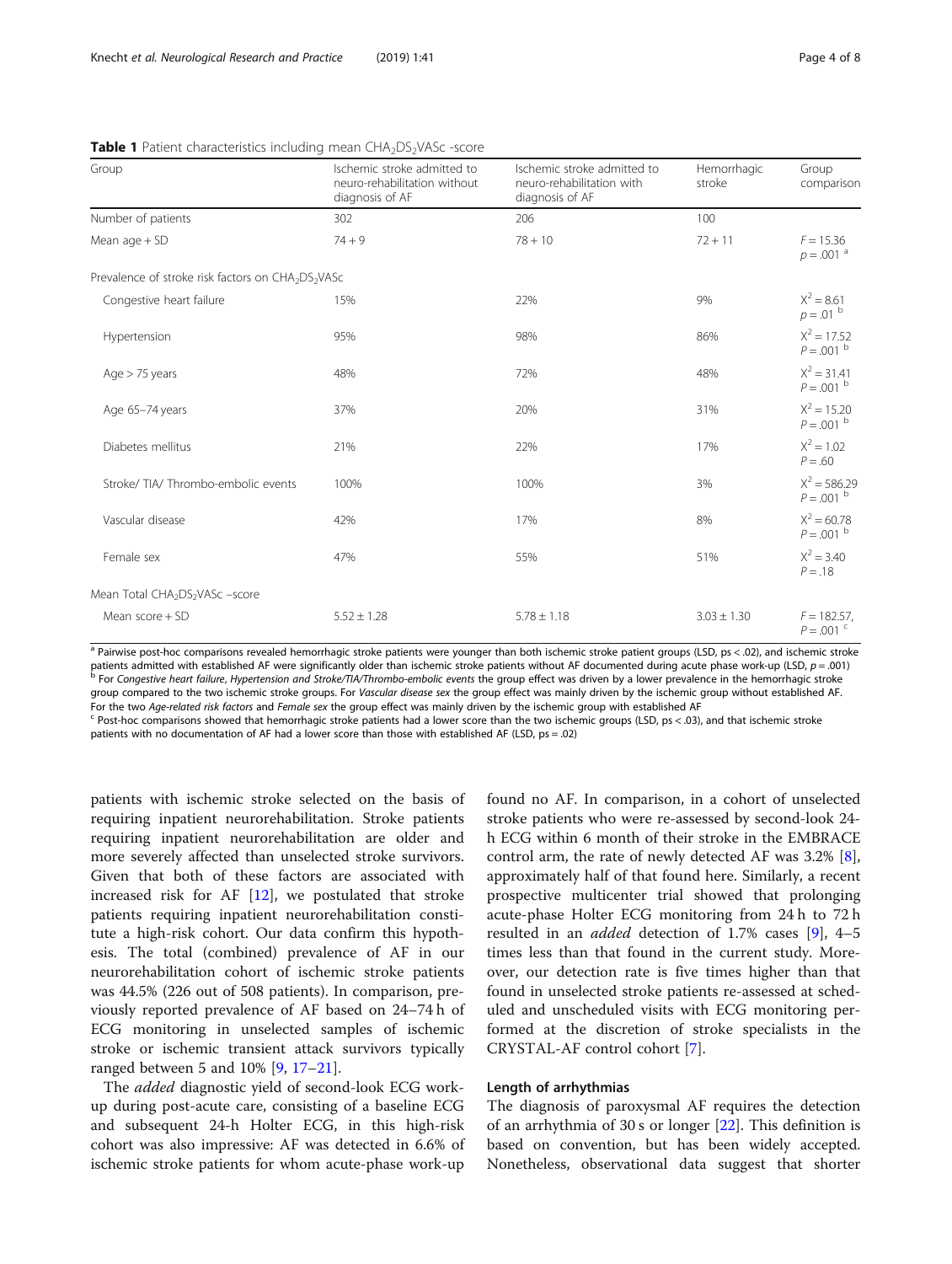| Group                                                   | Ischemic stroke admitted without diagnosis of AF |                                                      | <b>Ischemic</b>                                  | Hemorrhagic |
|---------------------------------------------------------|--------------------------------------------------|------------------------------------------------------|--------------------------------------------------|-------------|
|                                                         | no AF diagnosis during<br>re-habilitation        | newly diagnosed<br>with AF during<br>re-habilitation | stroke<br>admitted<br>with<br>diagnosis<br>of AF | stroke      |
| Number of patients                                      | 282                                              | 20                                                   | 206                                              | 100         |
| Stroke unit acute care                                  | 83%                                              | 85%                                                  | 85%                                              | 46%         |
| Non-stroke unit acute care                              | 17%                                              | 15%                                                  | 15%                                              | 54%         |
| Diagnostic work-up during acute care, as % of sample    |                                                  |                                                      |                                                  |             |
| Standard ECG / of which resulted in AF diagnosis        | 71% / 0%                                         | 75% / 0%                                             | 65% / 68%                                        | 44% / 0%    |
| Holter ECG / of which resulted in AF diagnosis          | 51% / 0%                                         | 50% / 0%                                             | 63% / 89%                                        | 9% / 0%     |
| Bedside monitor ECG / of which resulted in AF diagnosis | 14% / 0%                                         | 5% / 0%                                              | 11% / 90%                                        | 5% / 0%     |
| Information missing                                     | 16%                                              | 15%                                                  | 15%                                              | 50%         |
| Etiology according to acute care diagnosis              |                                                  |                                                      |                                                  |             |
| cardiogenic                                             | 6%                                               | 5%                                                   | 90%                                              |             |
| arteriosclerotic                                        | 63%                                              | 65%                                                  | 5%                                               |             |
| micro-angiopathy                                        | 9%                                               | 5%                                                   | 1%                                               |             |
| not specified                                           | 16%                                              | 25%                                                  | 4%                                               |             |

#### <span id="page-4-0"></span>Table 2 ECG during acute care in referring hospital

atrial arrhythmias identify patients with AF, and that patients with such arrhythmias have an increased risk of stroke [[23](#page-7-0)–[25](#page-7-0)]. Therefore, in clinical practice, many patients with briefer AF episodes after cryptogenic stroke are prescribed anticoagulant therapy - particularly by neurologists [[16\]](#page-7-0). For instance, the STROKESTOP mass screening for AF study in Sweden used two episodes of irregular rhythm without p-waves of 10–29 s as a criterion for anticoagulation prescription [[26\]](#page-7-0). Further, other studies evaluated the usefulness of oral anticoagulation in all patients with embolic stroke of unknown origin and no positive documentation of AF in 24-h ECG where many eligible patients will have undetected atrial arrhythmias or even undetected atrial fibrillation [\[2](#page-7-0), [3](#page-7-0)]. Here, we thus also reported on patients with short atrial arrhythmias. We found that an additional 3.6% of ischemic stroke patients for whom acute-care work-up showed no AF had atrial arrhythmias of 10–30 s duration and an additional 12.9% had arrhythmias of less than 10 s. All durations taken together, arrhythmias were thus found in 23%, or one in four patients, of the subsample, which corresponds well with the results of a recent meta-analysis by Sposato and colleagues on prevalence of atrial arrhythmias of any length [\[27](#page-7-0)]. However, their meta-analysis reviewed findings from a fourstage sequential screening including inpatient serial monitoring, ambulatory Holter ECG, as well as outpatient external and implantable loop recordings. In other words, in our high risk group, 24 h-screening provided equally high detection rates of atrial arrhythmias as extensive and invasive sequential screenings in unselected cohorts.

# **Causality**

Differentiation between patients with AF antecedent to stroke and those with new onset AF is not feasible. Brain lesions may trigger AF [[28,](#page-7-0) [29\]](#page-7-0). Could AF in this cohort reflect an effect of brain lesion rather than of stroke cause, particularly since our patients presumably had larger lesions than unselected stroke patients? To answer this question we also assessed AF in patients with brain hemorrhages without a history of AF, as an internal control for the effect of brain lesion unrelated to cardiogenic embolism. For this group, detection rate of AF in 24-h ECG during neurorehabilitation was only 2%, i.e. three times less often than in patients with ischemic stroke. These differences did not, however, reach significance on chi-square testing for independence ( $p = 0.078$ ). Short arrhythmia were found in 6% of hemorrhagic stroke patients and were thus also significantly rarer in hemorrhagic compared to ischemic stroke patients. These findings suggest that AF in our cohort was much more likely to be the cause for rather than a sequel of ischemic brain lesion.

# Limitations

Some of our clinical data were obtained from outside acute care institutions with variability in type and documentation of the primary diagnostic work-up. In some cases, mode of ECG assessment was not reported (see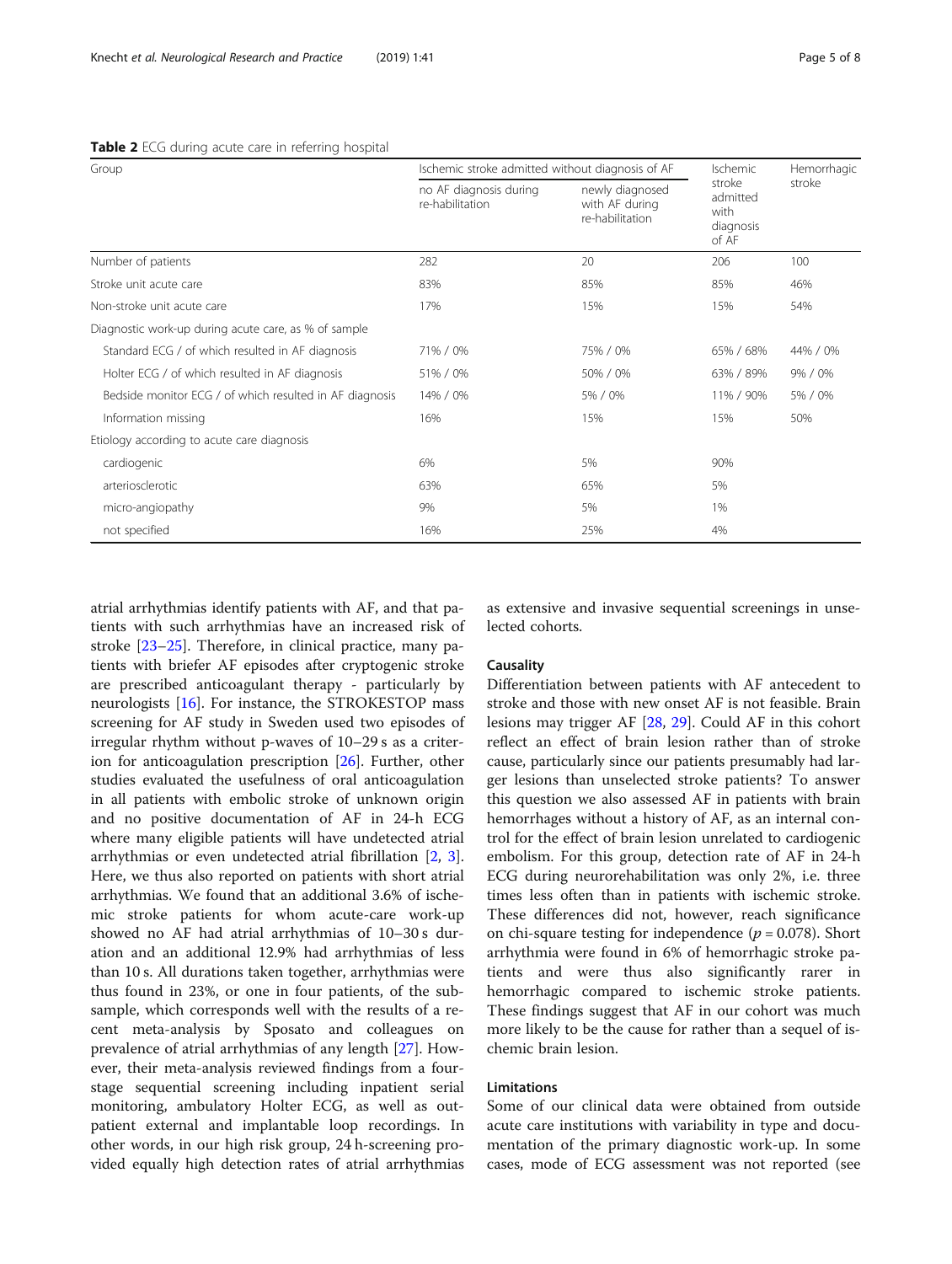<span id="page-5-0"></span>

Table [2](#page-4-0)). Similarly, documentation of etiological classification of strokes was heterogeneous.

#### Cost-effectiveness

Outpatient cardiac monitoring for detection of previously missed AF in a hypothetical cohort of 70-year-old stroke survivors has been found cost-effective over a range of models based on an added diagnostic yield of 4.4% [[30](#page-7-0)]. Comparable results have been obtained from the Swedish system based on use of health care resources, savings of costs and lives, and improvement of quality of life [[31](#page-7-0)].

Our data did not allow for a full cost-effectiveness model. However, since inpatient second-look ECG monitoring requires less incremental logistics, allows for more timely diagnosis and treatment and provides higher detection rates, we assume that second-look 24-h ECG in inpatient neurorehabilitation is even more costeffective than outpatient monitoring.

Annual recurrence rate of up to 19% have been reported in stroke patients with AF detected after discharge [\[32](#page-7-0)]. Conversely, in the age group older than 75 years, anticoagulation initiated after detection of AF provides almost a 60% risk reduction of stroke relative to antiplatelet therapy [\[33](#page-7-0), [34](#page-7-0)]. Given the 6% detection rate of previously missed AF in the present study, a secondlook 24-h ECG during inpatient neurorehabilitation with appropriate subsequent treatment could therefore, over the course of five years, prevent one recurrent stroke for every 25 patients evaluated. The number needed to screen would be even lower if shorter duration atrial arrhythmias were included. Given that around 40% of ischemic stroke patients are referred to inpatient postacute rehabilitation [[35\]](#page-7-0), the overall impact of a secondlook ECG for AF would be substantial.

Inpatient neurorehabilitation allows for second-look etiological evaluation, management of medical complication, training of impaired functions and initiation of future care. However, as yet, diagnostic measures have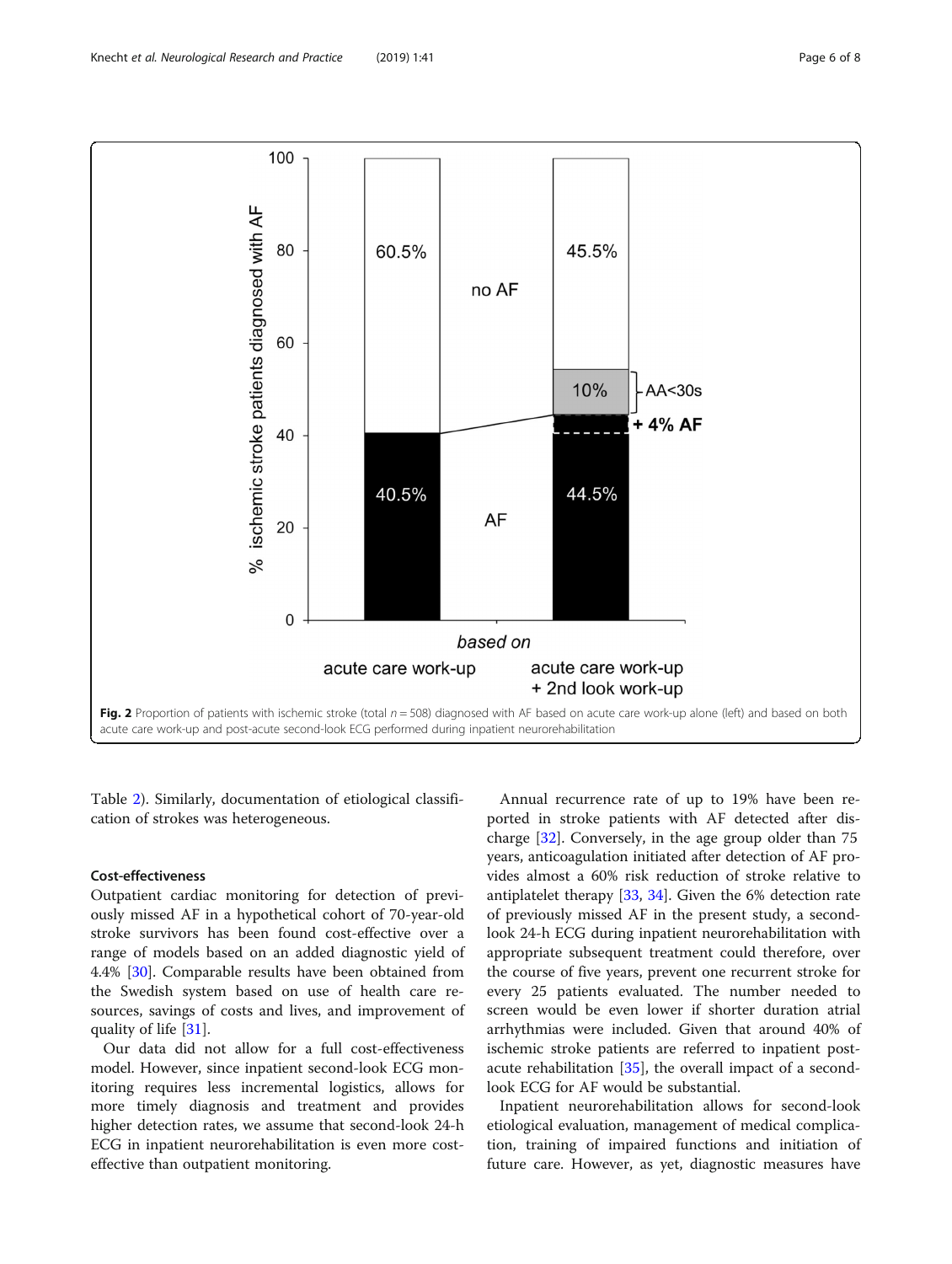<span id="page-6-0"></span>

neither been incorporated into guidelines for post-stroke neurorehabilitation, nor are they reimbursed. The present study demonstrates that secondary prevention of stroke could gain substantially by better use of the full chain of care.

# Conclusions

A simple second-look 24-h ECG in stroke survivors during inpatient neurorehabilitation identifies more patients with previously missed AF than in most other settings and should be made a standard of care.

#### Acknowledgements

None

#### Declaration of interests

S Knecht received honoraria from Bayer. S Petsch reports no disclosures. JM Ul Qamar reports no disclosures. P Kirchhof received support for research work from British Heart Foundation, European Union, German Research Foundation, Fondation Leducq, St Jude, Sanofi, Daiichi Sankyo, Cardiovascular Therapeutics, and Bristol-Myers Squibb/Pfizer. He also received honoraria and/or travel support from European Society of Cardiology, German Cardiac Society (Akademie), AFNET, different universities and academic bodies, Bayer, Boehringer, Bristol-Myers Squibb, Daiichi-Sankyo, Johnson&- Johnson, Medtronic, MSD, Pfizer, and Servier. B Studer received research support from the Mauritius Hospital and the Swiss National Science Foundation (PBSKP3 138,598).

#### Authors' contributions

SK designed and interpreted the study; SP carried out the data acquisition; PK contributed to the discussion and write-up; BS. analyzed and interpreted the data. All authors read and approved the final manuscript.

#### Funding

This study was funded by the Mauritius Hospital Meerbusch, a non-profit institution that allocates resources to research in improvements of quality of care. The funder was not involved in the design or conduct of the study or the preparation of this manuscript.

#### Availability of data and materials

Please contact corresponding author for data requests

### Ethics approval and consent to participate

This research was approved by the Independent Ethics Committee of the Heinrich Heine University Düsseldorf, Germany (protocol no 4670)

#### Consent for publication

Was obtained using institutional consent forms.

#### Competing interests

The authors declare that above mentioned interactions do not compete with the content of the present paper.

#### Author details

<sup>1</sup> Mauritius Hospital, Strümper Straße 111, 40670 Meerbusch, Germany. <sup>2</sup>Institute of Clinical Neuroscience and Medical Psychology, Medical Faculty Heinrich-Heine-University, Düsseldorf, Germany. <sup>3</sup>University of Birmingham, Centre of Cardiovascular Sciences and SWBH NHS trust, Birmingham, UK.